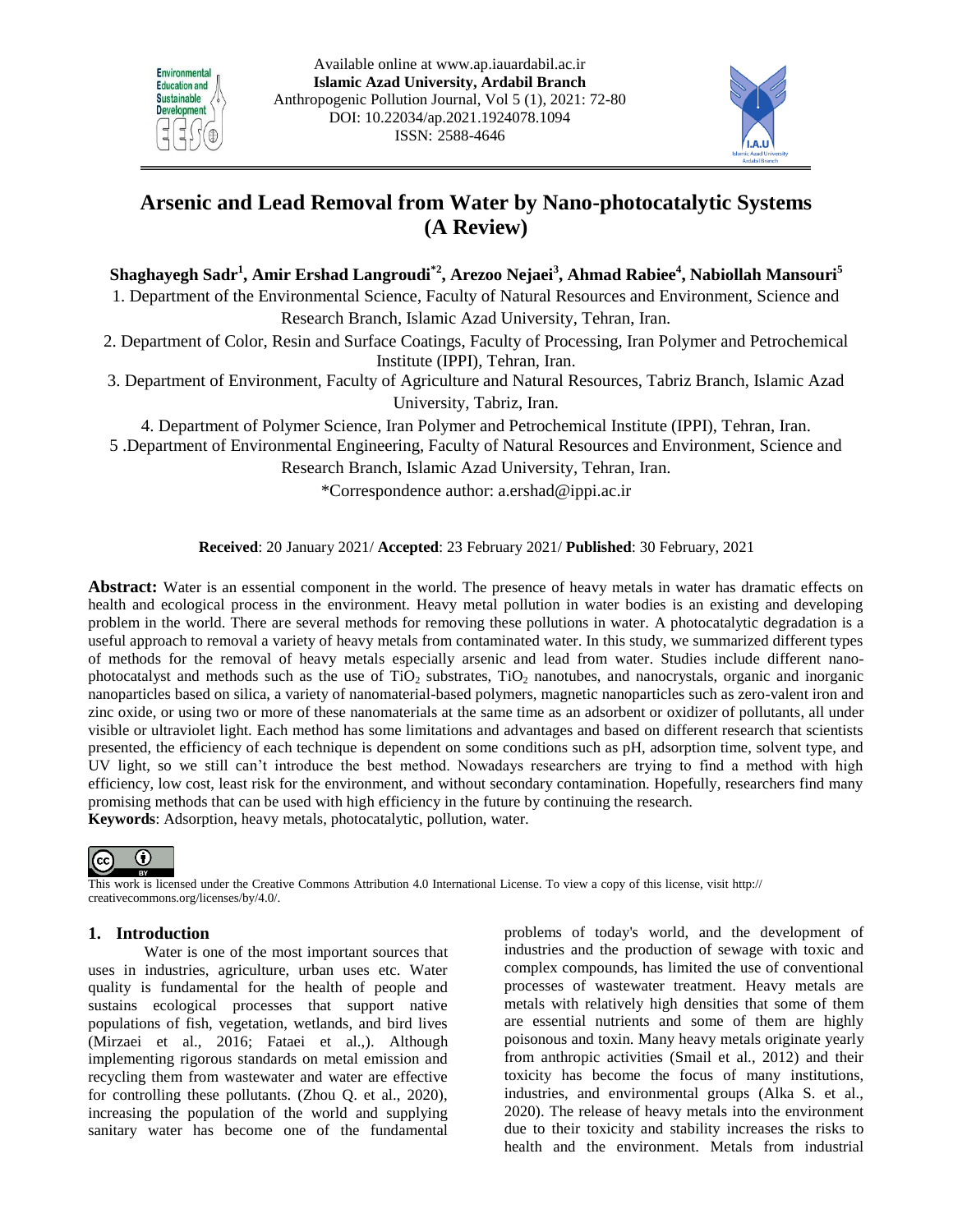wastes, agricultural sources, urban runoff, and automobile emissions could also disperse to the surface water via surface runoff or rainwater (Smail et al., 2012).

They could move to soil layers, and eventually reach groundwater (Bichet et al., 2013).

Exposure to heavy metals can cause various diseases such as mental retardation, nerve disorders, memory, and behavioral problems, etc. Some heavy metals were used for industrial purposes and the most important threat of these activities is related to groundwater pollution that is used as a source of drinking water, so the health of people in the world is threatened with the use of these waters (Andjelkovic et al., 2015). For this reason and since these pollutants are badly affecting the aquatic habitats and are flexible to the food chain. (Pandiyan et al., 2020) it is essential to remove them from the environment [\(Chowdhury](https://www.sciencedirect.com/science/article/pii/S0048969716313407#!) et al., 2016). Contamination of drinking water with heavy metals could be poisonous and is carcinogenic to humans (Rengaraj et al., 2007) as they are considered as eminent toxicants which hence to adverse health impacts (Kapoor & Singh, 2021)

There are many techniques that can be used to remove heavy metals from waters like coagulation– flocculation and electrocoagulation, physical and biological adsorption, ion exchange, membrane separation and photocatalytic reduction (Majidnia & Idris, 2015). In this article we discuss about the photocatalytic system.

An efficient and effective method for the removal of heavy metal ions in polluted water is photocatalysis of semi- conductor oxides via oxidative and reductive mechanisms (Nouri Dodaran et al., 2019; Prabhu et al., 2014). Photocatalytic activities are a series of advanced Oxidation technologies to alleviate the problems of water pollution and these activities are effective for treating contaminants in water systems. For this purpose, there are many catalysts for example ZnO, ZnS, perovskites,  $MoS_2$ ,  $TiO_2$ ,  $WO_3$ , and so on (Byrne et al., 2017).

In order to achieve mentioned objectives, this article aims to review new studied methods based on nanophotocatalysts to remove two toxic and harmful heavy metals (arsenic and lead).

### **2. Literature reviews**

There has been an extensive number of studies about photocatalysis and different catalysts for using that. In this article, we mention some of them.

# **2.1. Using titania polyvinyl alcohol–alginate beads**

Majidnia and Fulazzaky (2016) checked out removal of lead cations  $(Pb^{2+})$  from aqueous solution by Titania polyvinyl alcohol–alginate beads. In this method magnetic nanoparticles were prepared by combining ferrous and ferric chloride in the presence of ammonium hydroxide by alkaline co-precipitation and thus the precipitation of magnetite  $(Fe_3O_4)$  appeared to be as black-colored precipitates.

They performed the tests of photoreduction of  $Pb^{2+}$  cations by both Titania polyvinyl alcohol-alginate beads (TPVAABs) and maghemite polyvinyl alcoholalginate beads (MPVAABs) in batch experiments. The results showed that the use of MPVAABs is more effective than TPVAABs after 135 min of reaction time under sunlight irradiation to remove  $Pb^{2+}$  cations. They stated use of Titania polyvinyl alcohol–alginate beads are a rapid and reliable method for treating heavy metalcontaminated in the water.

# **2.2.Using Nanomaterials**

Nanomaterials are materials that have the particle size between 1 nm to 100 nm and they are useful tools for removal of heavy metal, because they have unique structure and surface characteristics (Wang et al., 2012).

Lu and Astruc (2018) summarized the application of nanomaterials for the removal of heavy metals in water. We mention them below.

# **2.2.1. Inorganic nanomaterials**

Inorganic nanomaterials are including transition metal oxide, carbon-based nanotube and Si-based nanomaterials.

# **2.2.1.1. Transition metal oxide**

Metal oxides can be used to remove heavy metals from water bodies such as titanium oxide, magnesium oxide, copper oxide, iron, etc. Iron oxide nanomaterials and  $Fe<sub>3</sub>O<sub>4</sub>$  nanomaterials have used widely to remove heavy metals in water for example polystyrene supported-hydrated hematite  $(Fe<sub>2</sub>O<sub>3</sub>)$  can adsorb arsenic  $(As^{3+}$  and As  $^{5+}$ ) (Cumbal and Sengupta, 2005). Also, nano-Fe<sub>3</sub>O<sub>4</sub>-silica (SiO<sub>2</sub>) can remove heavy metals copper  $(Cu^{2+})$  and Pb<sup>2+</sup> cations from water.

### **2.2.1.2. Carbon-based nanotube**

Carbon based nanomaterials are one of the most important method to remove heavy metals in the world (Lu and Astruc, 2018). Research studies show that carbon black based nanotube can adsorb  $Cu^{2+}$ ,  $Zn^{2+}$ , palladium ( $Pd^{2+}$ ) and cadmium ( $Cd^{2+}$ ) cations (Wang et al., 2009; Chen et al., 2010; Zhou et al., 2010).

### **2.2.1.3. Silica -based nanomaterials/ Titanate nanotubes**

It has been reported that nanoporous silica, silica nanofibers, Si nanotubes, and Si-coated magnetic nanoparticles can remove heavy metals from water ecosystems (Yantasee et al., 2010). In this category, the introduction of molecules bearing sulfhydryl (-SH) groups onto the surface of silica nanofibers can remove mercury  $(Hg^{2+})$  cations from water with high efficiency.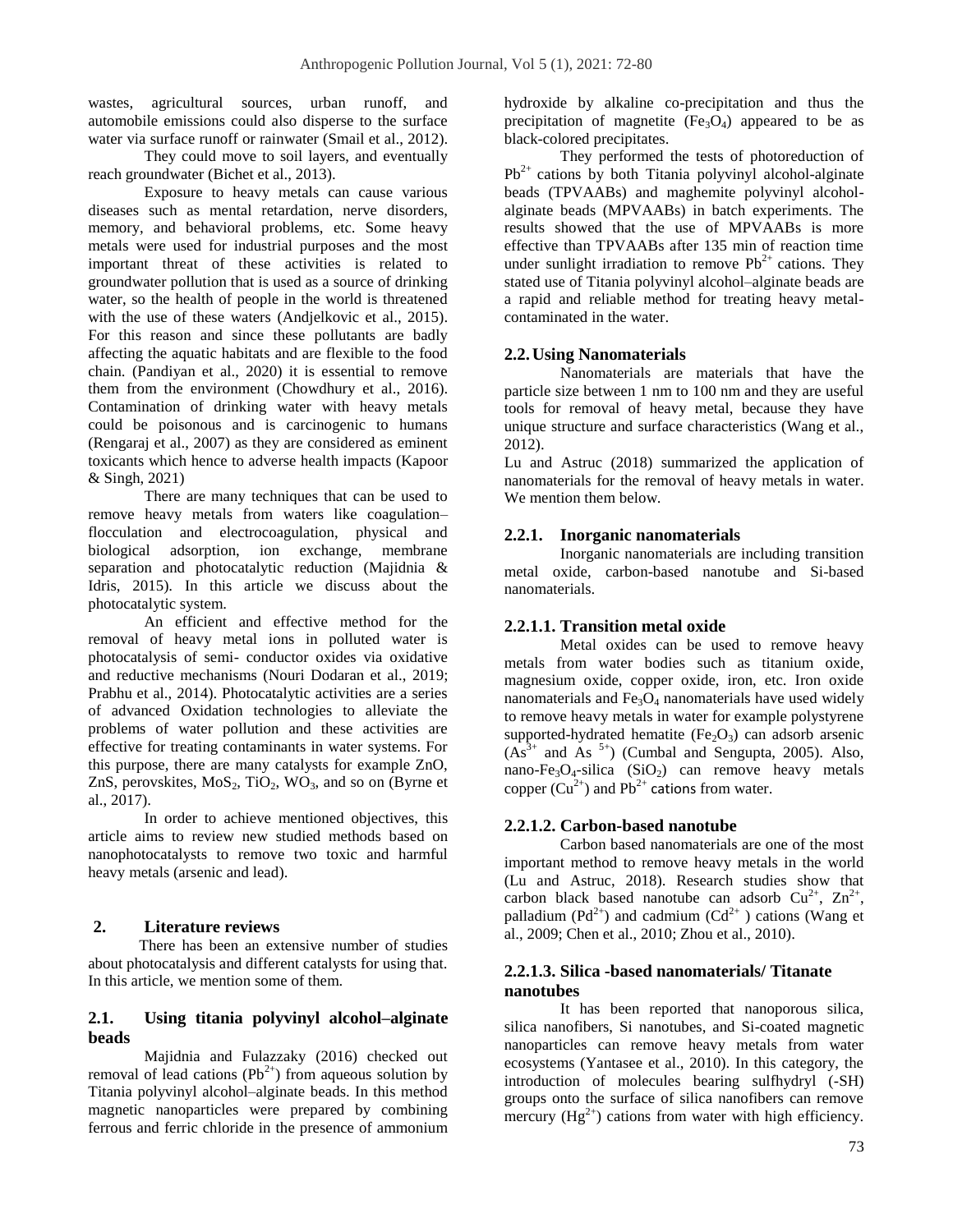Nie and Teh (2010) used titanate nanotubes as superior adsorbents for removal of  $Pb^{2+}$  cations from water. In their study,  $TiO<sub>2</sub>$  nanopowder was mixed with sodium hydroxide (NaOH) solution and was moved to autoclave at 140°C for 48 h and then cooled down to room temperature. Then, the precipitate was separated and washed with deionized water a few times until the pH value reached to about 7, followed by twice of alcohol (ethanol) washing. Finally, the sample was dried in air at 80°C for 24. Adsorption experiments were done using the batch equilibration method. For that, titanate nanotubes were added into lead nitrate  $(Pb(NO_3)_2)$ solution. Then the mixture was shaken in a thermostatic shaker for 48h. Afterward, precipitates were separated by centrifugation and concentration of  $Pb^{2+}$  was analyzed by plasma-atomic emission spectrometer. The crystal structure of the products was investigated by X-ray diffraction (XRD) analysis. In their research Adsorption capacity was calculated by following equation:

$$
K_d = \frac{(C_0 - C_f)}{C_f} \frac{V}{M}
$$

#### Formula of distribution coefficient (Yantasee et al., 2010)

Where  $C_0$  and  $C_f$  are the initial and the final concentration of target species, affinity was quantitated via calculation of distribution coefficient  $(K_d, mL/g; eq)$ 1), *V* is the matrix volume, and *M* is the mass of the sorbent. Energy-dispersive X-ray (EDX) analysis indicated that the chemical composition of the initial nanotubes is  $Na<sub>2</sub>Ti<sub>4</sub>O<sub>9</sub>$  and the sodium cations in the titanate nanotubes can be fully replaced by  $Pb^{2+}$  cations. At the result, titanate nanotubes allow  $Pb^{2+}$  cations enter into nanotubes and the adsorption capacity will increase. Also, the crystal structure of titanate nanotubes can recover after the adsorption cycle, so this technique is an effective method for economic treatment.

#### **2.2.2. Organic nanomaterials**

Organic nanomaterials bearing amine  $(-NH<sub>2</sub>)$ , hydroxyl (-OH), carboxyl (-COOH), etc. in the surface adsorb heavy metals in water. Metal-organic frameworkderived nanomaterials (MOFs), for remediation are highlighted. The application of MOFs for wastewater treatment (adsorption and catalytic degradation) has been emphasized (He et al., 2020).

#### **2.2.2.1 Organic Polymer nanomaterials**

It has been reported cellulose nanocrystals, cellulose nanofibers and chitin nanocrystals can remove Silver cations  $(Ag^+)$  ions from contaminated water (Liu et al., 2014). Also, nanocellulose fibers with vinyl sulfonic acid help to remove chromium  $(Cr^{3+})$ , nickel  $(Ni^{2+})$ , Cd<sup>2+</sup> and Pb<sup>2+</sup> cations (Kardam et al., 2012).

# **2.2.2.2. Organic Polymer supported nanomaterials**

Amine groups can play significant roles in modified chitosan for the adsorption of heavy metal ions. New recyclable chitosan modified adsorbents (GMCS) for adsorption of Lead cations  $(Pb^{2+})$  is one of these inventions (Ge and Du, 2020)

Synthetic organic polymer-supported nanomaterials (polyaniline (PAN), polystyrene, polyhydroxybutyrate (PHB), poly (tetrafluoroethylene), polyethylene (PE), and nafion) and biopolymer-supported nanomaterials (cellulose, chitosan, and alginate or resin) are important organic materials to remove heavy metals. For example, tetraethylenepentamine-functionalized magnetic cellulose composite removes  $Hg^{2+}$ , copper  $(Cu^{2+})$  and  $Ag^+$  cations (Klemm et al., 2011).

# **2.3. Preparation Titania–silica (TiO2–SiO2) photocatalyst by modified sol–gel technique**

Harraz et al (2013) investigated on  $TiO<sub>2</sub>–SiO<sub>2</sub>$ photocatalyst for cyanide (CN<sup>-</sup>) degradation and heavy metals removal. A mixture of  $TiO<sub>2</sub>-SiO<sub>2</sub>$  can be operated as a good catalyst for removal toxic materials. In sol-gel technique the first, the combination of titanium tetrachloride solution  $(TiCl<sub>4</sub>)$  with ammonia solution (NH4OH) led to production a white precipitate at pH 7. Then precipitate was washed with deionized water to remove the excess Cl<sup>-</sup> and  $NH_4^+$  ions. Then a suspension was obtained. Afterward, nitric acid  $(HNO<sub>3</sub>)$  was added to suspension and that was peptized to form a highly stable titania sol. Then tetraethyl orthosilicate (TEOS) solution was added into the above titania sol. In the next step, modified sol was dried and calcined at 400°C for 3 h to obtain SiO2–TiO2 catalyst. Finally, for heavy metals removal experiments, the wavelength of the used UV lamp is 365 nm and a specific weight of catalyst was suspended into the reactor with 300 ml of nitrate salts mixture (100 ppm of each metal ions: Cr (III), Co (II) and Pb (II)) and eventually removal percentage of heavy metals was calculated by inductive coupled plasma (ICP) analysis. The result shown that the efficiency if this technique is the best for  $Pb^{2+}$ . Also, Wang et al., 2017 researched mesoporous  $TiO<sub>2</sub>/SiO<sub>2</sub>$  nanocomposites under photocatalytic oxidation can convert high-toxic  $As<sup>3+</sup>$  to low-toxic  $As<sup>5+</sup>$ . In their research, P123 and tetraethyl orthosilicate (TEOS) dissolved into ethanol under magnetic stirring for 0.5 h. Under stirring, Tetrabutyl titanate (TBOT) and concentrated hydrochloric acid were added to the above solution. After 0.5h the homogenous solution was transferred into a ceramic vessel and impounded for 18 h at room temperature in air to produce a rigid gel. The gel was covered with a layer of liquid paraffin 2–3 mm thick and heated at 60°C for 18 h for removing ethanol. Then, the liquid paraffin was collected and cleared by filter paper and samples were calcined at 300°C for 4 h and the products were refluxed with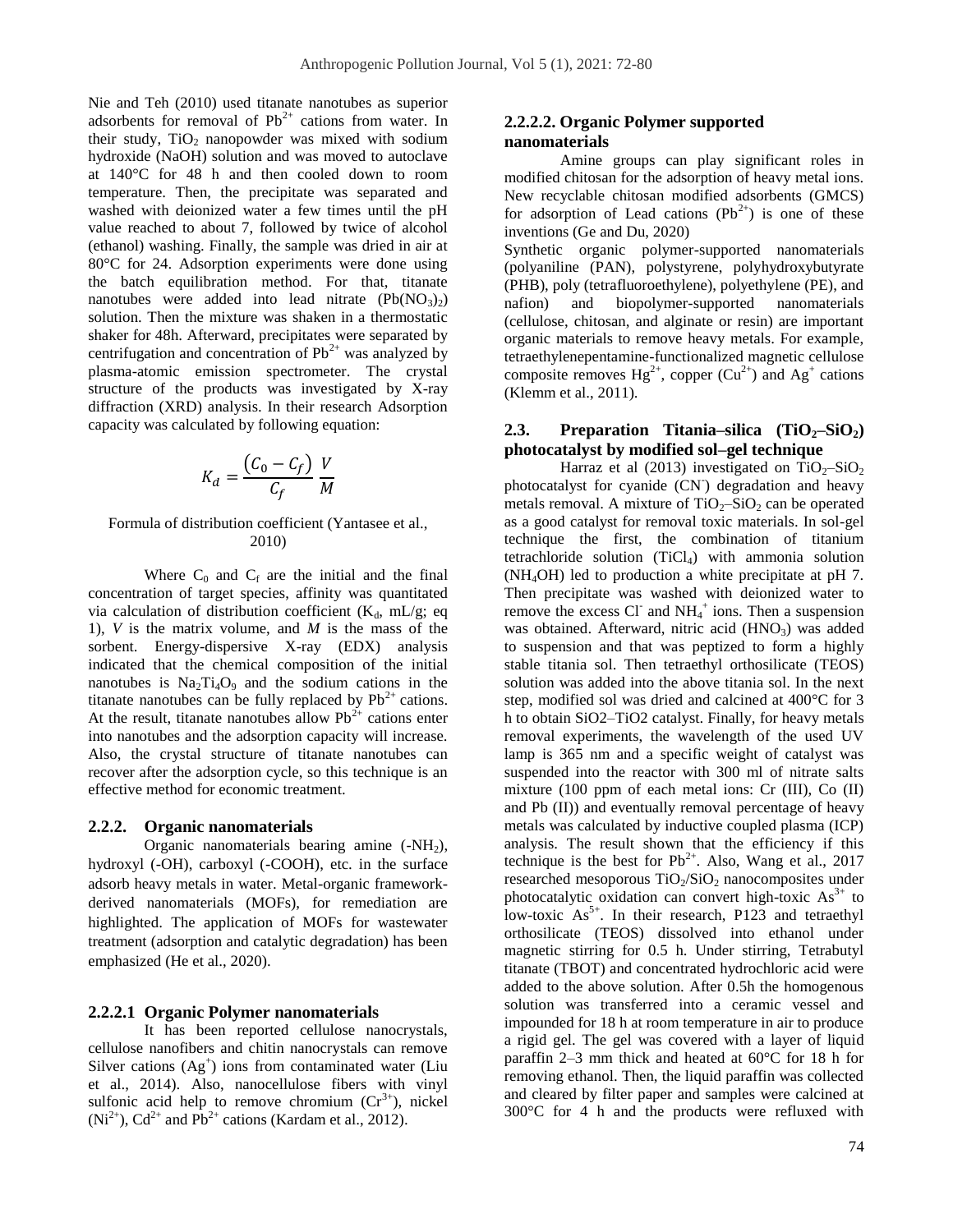ethylene diamine. Afterward, the obtained powders were washed by deionized water and dried at 60°C. Finally, the resulting samples were calcined. The prepared samples are characterized in detail by thermos gravimetric-differential scanning calorimetry, X-ray diffraction, Raman, transmission electron microscopy and nitrogen  $(N_2)$  adsorption. The results show effective efficiency for photocatalytic oxidation and adsorption of arsenic.

### **2.4. WO3/TiO<sup>2</sup> nanoparticles by modified sol– gel technique/ tungsten trioxide (WO3)**

Mirghani et al (2015) studied photocatalytic reduction of  $Pb^2$ + by WO<sub>3</sub>/TiO<sub>2</sub> nanoparticles. In their research, tungsten-doped  $TiO<sub>2</sub>$  was composed by modified sol–gel. Tungsten was mixed with methanol and hydrochloric acid. Then sulfuric acid was added it and dried in an oven for 12 h at 75°C. Afterward, this compound was calcinated at 450°C for 4 h. finally, scanning electron microscope analysis was done. After UV light (254 nm)  $Pb^{2+}$  solution was prepared by dissolving lead nitrate in deionized water at pH 6. Changes in lead concentration was measured using atomic absorption spectrometer. Results show when the percentage of  $WO_3$  in the  $TiO_2$  sample increases, the amount of lead adsorption increases too. Kim et al., (2015) were studied Photocatalytic oxidation mechanism of arsenite on tungsten trioxide under visible light. Under visible light, three oxidant species can be generated: valence-band hole (hvb+), hydrogen peroxide  $(H_2O_2)$ , and hydroxyl radical ('OH). Results show the oxidation of  $As^{3+}$  to  $As^{5+}$  was done by hole not by  $H_2O_2$  and 'OH.

# **2.5.Nanocrystalline TiO<sup>2</sup> coatings/ anatase TiO<sup>2</sup> /TiO<sup>2</sup>**

Little works have been reported on the exact mechanism of adsorption and the effect of insulator silica  $(SiO<sub>2</sub>)$  on structural change and type of adsorption and its method alone cannot completely omit pollutants, therefore always the problem of secondary pollution remains (Esfandiari et al., 2020).

Yang and Zhang (2010) were used nanocrystallineTiO<sub>2</sub> coating under  $N_2$  and quartz crystal microbalance (QCM) method for removing  $Pb^{2+}$  from wastewater. QCM is a useful technique for research of the photocatalytic reduction and oxidation of metal ions (Si et al., 2002). The results of QCM measurements shows that the reduction efficiency of  $Pb^{2+}$  depends on the organic additives. The reduction of  $Pb^{2+}$  is depends on increase of HCOOH concentration. Efficiency of this organic matter for removing Pb is two times higher in comparison with ethanol  $(C<sub>2</sub>H<sub>5</sub>OH)$ .

Guan et al., (2012) have reviewed on application of  $TiO<sub>2</sub>$  in As removal from water. They stated the adsorption of inorganic and organic arsenic onto  $TiO<sub>2</sub>$ based materials are relatively well established, but it needs to continue more researches about combination of  $TiO<sub>2</sub>$  with other materials. Base on their study, there are various  $TiO<sub>2</sub>$  that researchers used for arsenic removal, for example: Nanocrystalline  $TiO<sub>2</sub>$  particles, titanate nanotubes, hydrous  $TiO<sub>2</sub>$ , granular  $TiO<sub>2</sub>$ ,  $TiO<sub>2</sub>$ impregnated chitosan beads and etc.

Li et al., (2014) were used anatase  $TiO<sub>2</sub>$  with high surface hydroxyl group density for removing  $As<sup>3+</sup>$ from aqueous solution. Under UV light, anataseTiO<sub>2</sub> operates as both a photocatalyst and adsorbent and can adsorb arsenite with high efficiency. In their study,  $As<sup>3+</sup>$ was oxidized by  $\overline{O}$ H radicals on  $\overline{I}$ i $\overline{O}$  pillared montmorillonite in the presence of UV light. The results show UV light can increase the number of potential adsorption sites for  $As^{3+}$  on TiO<sub>2</sub>. Mechanism of  $As^{3+}$ adsorption/oxidation on anataseTiO<sub>2</sub> with or without UV light is showed in figure 1 (Li et al., 2014).

Also, Li et al.,  $(2012)$  studied TiO<sub>2</sub> pillared montmorillonite as a photoactive adsorbent for the removal of arsenic under UV irradiation. In their study, after the replacement of inactive sodium ions of montmorillonite with  $TiO<sub>2</sub>$ , As can remove. The XRD analyses indicated that  $TiO<sub>2</sub>/momentum or illonite (MMT)$ contained Nanocrystalline titanium dioxide that these anatase  $TiO<sub>2</sub>$  nanoparticles were responsible for arsenic adsorption and photoactive adsorption. The results show that  $TiO<sub>2</sub>/MMT$  can effectively remove arsenic from aqueous solutions under a wide range of experimental conditions, including pH, adsorption time and UV light.



#### **Fig.1-Mechanism of As (III) adsorption/oxidation on anataseTiO<sup>2</sup> with or without UV light (Li et al., 2014).**

Litter (2017) investigated the role of  $TiO<sub>2</sub>$ photocatalytic on removal of Cr, U and As. It is stated that there are three steps in this process: 1- direct reduction by photo generated electrons 2- indirect reduction by intermediates generated by hole or **OH** radical oxidation of electron donors (reducing radicals); 3- oxidative removal by holes or •OH radicals. General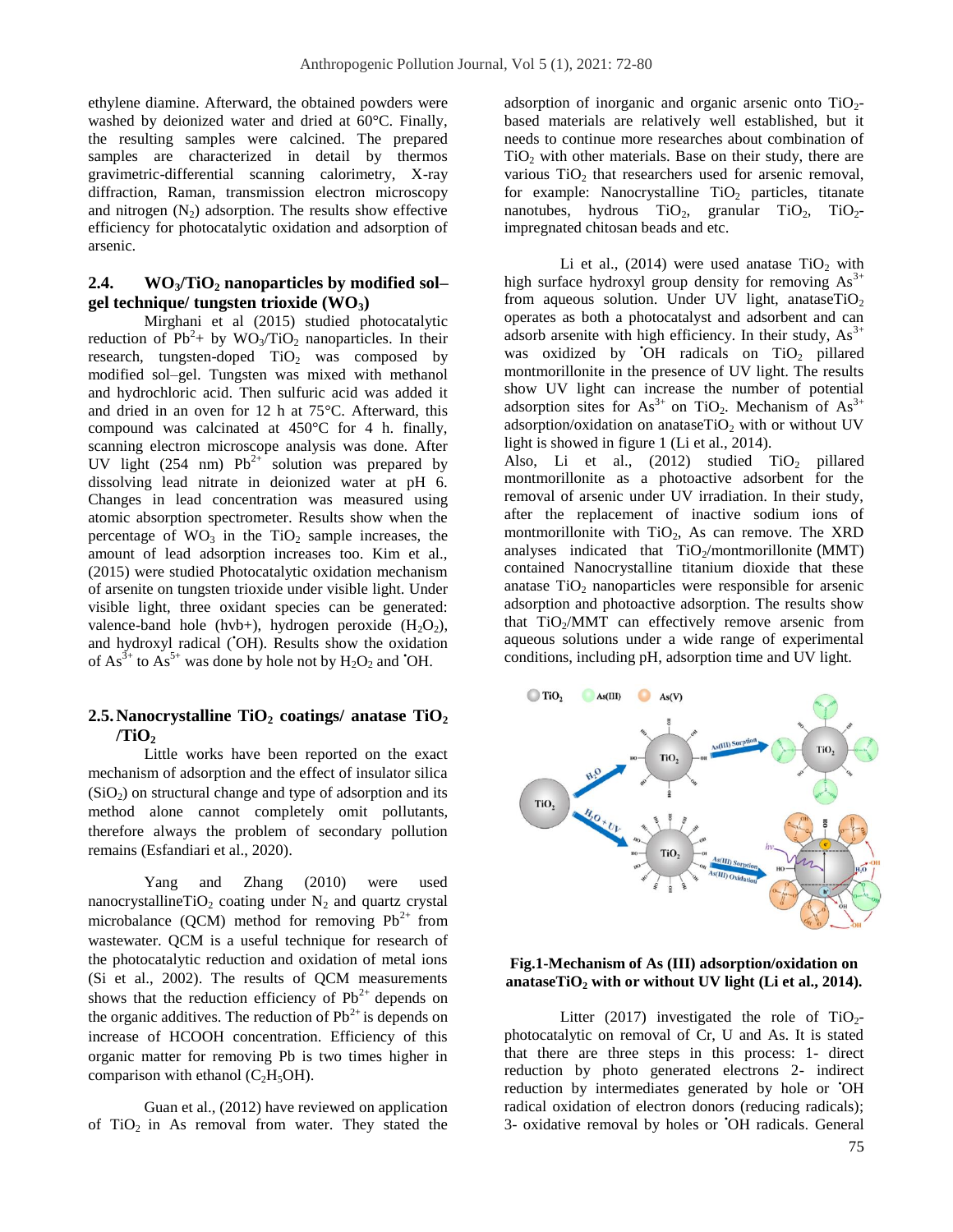TiO<sup>2</sup> photocatalytic mechanism is represented in following:

(1)  $TiO_2 + hv \rightarrow e_{CB} + h_{VB} +$  $(2)$   $e_{CB} + h_{VB} + \rightarrow TiO_2$ (3)  $e_{CB}$  + A  $\rightarrow$  A<sup>\*</sup> (4)  $h_{VB}$ + +  $D_{ads}$   $\rightarrow$   $D_{ads}$   $\rightarrow$ (5)  $h_{VB}$ + +  $HO_{surf}$ -/ $H_2O_{ads}$  $\rightarrow$   $HO^+(+H^+)$ (6)  $O_{2ads} + e_{CB} (+H^+) \rightarrow O_2 (HO_2)$ (7)  $O_2$  +  $H_2O \rightarrow HO_2$  + OH (8)  $2 \text{ HO}_2 \rightarrow O_2 + H_2O_2$ (9)  $H_2O_2 + e_{CB} (O_2^{\bullet}) \rightarrow HO^+ HO^{\bullet} (+O_2)$ 

General TiO<sub>2</sub> photocatalytic mechanism (Litter, 2017) Where:  $e_{CB}$  = reductants

 $A =$  electron acceptors  $D =$  donor species  $h_{VB}$ + = oxidants

It has been concluded that this method is a valuable technology for removal of toxic metals and metalloids.

There are many other researches about impact of  $TiO<sub>2</sub>$ with different components on heavy metals (Torres and March, 1992; Murruni et al., 2008; Xu et al., 2007; Choi et al., 2010; Ferguson and Hering, 2006; Lee and Choi, 2002; Fostier et al., 2008; Yazdani et al., 2017).

# **2.6. Simultaneous photocatalytic oxidation and adsorption by TiO<sup>2</sup> and zero-valent iron**

López-Mu˜noz et al., (2016) investigated impact of a combined system  $(TiO<sub>2</sub> + ZVI)$  under UV-irradiation on arsenic oxidation. The synergism impact of combination of TiO2 and zero-valent iron shows high efficiency for removing  $As(III)$  and  $As(V)$  in their study and this reaction at pH=3 is more effective in comparison to pH=9.

### **2.6.1. Zero valent iron activated persulfate process**

Hussain et al., (2017) used persulfate (PS) activated with zero valent iron (ZVI) for removal of  $As<sup>3+</sup>$ from aqueous solutions. In their research, ferro cations  $(Fe<sup>2+</sup>)$  was used for activation of persulfate, because this metal is nontoxic, cost effective and environmentally friendly (Vicente et al., 2011). Also, ZVI is low cost, non-toxin, and with easy availability. The results show efficiency of  $As<sup>3+</sup>$  oxidation is 96%.

# **2.7. Magnetic coper oxide CuO-Fe3O<sup>4</sup> nanoparticles through photo oxidation and adsorption under light irradiation**

Sun et al.,  $(2017)$  was used CuO-Fe<sub>3</sub>O<sub>4</sub> nanoparticles under light irradiation for  $As<sup>3+</sup>$  removal. They demonstrated  $As^{3+}$  could be completely oxidized to less toxic  $As^{5+}$  by CuO- Fe<sub>3</sub>O<sub>4</sub> nanoparticles within 60 min in the photo-oxidation reaction and  $As<sup>5+</sup>$  could be adsorbed onto the surface of nanoparticles. The results show with the excellent photocatalytic performance and high adsorption capability, this method has significant effect on  $As^{3+}$  removal. Figure 2 can demonstrate all reactions in this method (Sun et al., 2017).



**Fig.2 -Photo-oxidation and adsorption mechanism of As3+ by CuO-Fe3O4, Sun et al., (2018)**

Sun et al., (2018) studied the effect of magnetic  $CuO-Fe<sub>3</sub>O<sub>4</sub>$  nanoparticles under visible light irradiation on degradation of p-arsanilic acid with arsenic. They concluded that magnetic  $CuO-Fe<sub>3</sub>O<sub>4</sub>$  nanoparticles can convert p-arsanilic acid (p-ASA) to  $As<sup>5+</sup>$  within 36 min completely and released  $As<sup>5+</sup>$  could be adsorbed onto the surface of  $CuO-Fe<sub>3</sub>O<sub>4</sub>$  nanoparticles with high efficiency above 95%.

# **2.8.UV/Peroxydisulfate (S2O<sup>8</sup> 2**− **)**

Yoon et al., 2011 studied on impact of  $UV/S_2O_8^2$  on arsenic removal. The results shown  $UV/S_2O_8^{2-}$  is an effective oxidation process for arsenic removal.

### **2.9.Gadolinia-modified ceria photocatalyst**

Ayawanna et al., (2015) used gadolinium oxide  $(Gd<sub>2</sub>O<sub>3</sub>$ -modified ceric oxide  $(CeO<sub>2</sub>)$  particles to remove  $Pb^{2+}$  cations from aqueous solutions. They mixed  $Gd_2O_3$ and  $CeO<sub>2</sub>$  powder in the 2-proponal for preparing  $Gd<sub>2</sub>O<sub>3</sub>$ modified  $CeO<sub>2</sub>$  photocatalyst particles  $(Gd<sub>2</sub>O<sub>3</sub>–CeO<sub>2</sub>)$ . Then, the mixture was ground and dried for 4h. Afterward, the mixture calcinated and identified by an Xray diffractometer.  $Pb^{2+}$  cations suspension liquid prepared by mixing  $Pb^{2+}$  cations solution and calcined  $Gd_2O_3-CeO_2$ . The suspension liquid is placed in an external irradiation-type quartz reactor and agitated for different duration. The results indicated a solid solution  $Gd_{0.1}Ce_{0.9}$   $O_{1.95}$  phase coexisting with the  $CeO<sub>2</sub>$  matrix phase has more ability than two-phase mixture of  $Gd_2O_3$ –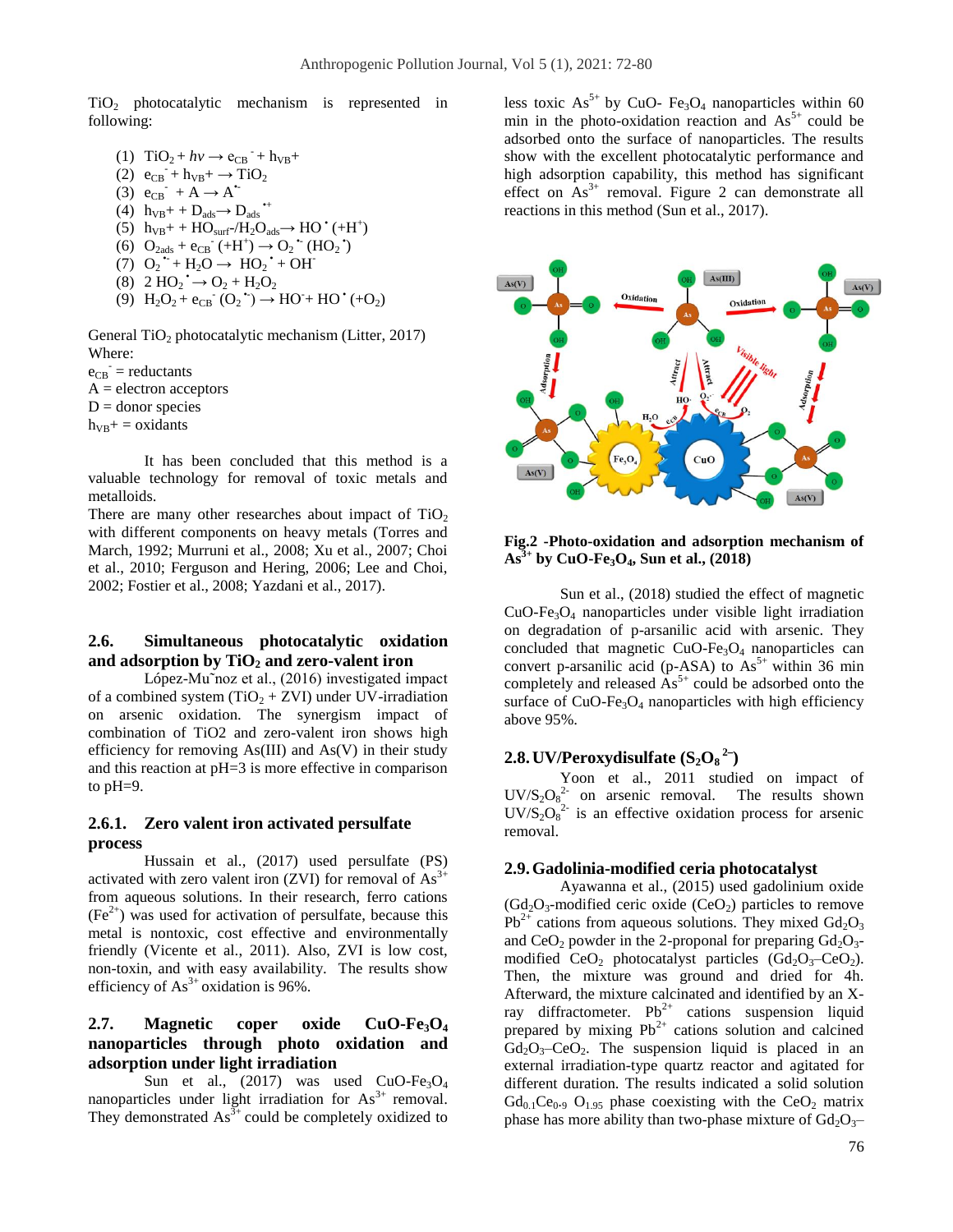$CeO<sub>2</sub>$  to remove Pb<sup>2+</sup> cations. When the UV irradiates the  $Gd_{0.1}Ce_{0.9}O_{1.95} - CeO_2$ , electrons in  $Gd_{0.1}Ce_{0.9}O_{1.95}$ generated and quickly transferred to the conduction band of  $CeO<sub>2</sub>$ , and conversely the photo generated holes in CeO<sup>2</sup> quickly transferred to the valence band of  $Gd_{0,1}Ce_{0,9}O_{1,95}$  leading to an efficient separation between the photo generated electron–hole pairs in the  $Gd_{0.1}Ce_{0.9}O_{1.95}$ -CeO<sub>2</sub> photocatalyst.

# **2.10. Zirconium oxide (ZrO2) and Zinc Oxide (ZnO) spheres**

Cui et al (2013) studied on As (III, V) removal by  $ZrO<sub>2</sub>$  spheres. They demonstrated  $ZrO<sub>2</sub>$  spheres acts better than  $ZrO<sub>2</sub>$  nanoparticles for removal of arsenic. In their study, Zirconium oxychloride octahydrate  $(ZrOCl<sub>2</sub>.8H<sub>2</sub>O)$  was used as the raw material, deionized water as the solvent, aqueous ammonia  $(NH<sub>3</sub>.H<sub>2</sub>O)$  as the precipitation agent, and Agar powder  $(C_{12}H_{18}O_9)$ n as the binding media. They used Fruendlich model for defining adsorption capacity of  $ZrO<sub>2</sub>$  spheres (Deliyanni et al., 2007):

$$
Q_{qe} = K_F C_{eq}^{-1/n}
$$

where  $Q_{eq}$  is equilibrium sorption capacity  $(mgPg^{-1})$  of arsenic adsorbed,  $C_{eq}$  is the equilibrium phosphate concentration  $(mg/L^{-1})$  in water samples, and  $K_F$  is the Freundlich constants (mg g<sup>-1</sup>) (Lmg<sup>-1</sup>)<sup>1/n</sup>. They concluded that these  $ZrO<sub>2</sub>$  spheres acted a good adsorption capacity on both  $As^{3+}$  and  $As^{5+}$  at near neutral pH environment, without the need of pre-oxidation.

Because very limited studies were focused on the use of zinc oxide as an adsorbent for the removal of arsenic from aqueous solutions, a new adsorbent synthesized by gold nanoparticles (AuNPs) and zinc oxide (ZnO) decorated zirconia (AuNPs/ZnO-ZrO2) through coprecipitation and hydrolysis methods (Jiming Hua 2020) or by precipitation method, ZnO impregnated on agrowaste Biochars which were prepared by carbonization in mild condition, to improve adsorption capacity of arsenic  $(As<sup>5+</sup>)$  and lead  $(Pb<sup>2+</sup>)$  cations. (Cruz G.J.F. et al., 2020)

#### **3. Conclusion**

Water is an important element in life of people. Nowadays, water pollution with heavy metals has become a serious problem that is related to rapid urbanization, industrialization and agricultural area development. In most countries of the world, groundwater and surface water are at a serious risk of metal pollution. Severe effects of heavy metals have led to reduced growth and development, cancer, organ damage, nervous system damage, and in extreme cases, death. So, the effective removal of heavy metals from water sources is essential to ensure the health and life quality for millions of people that may be threatened by those. Many methods can be used to remove heavy metals, but most of them are expensive and with scant efficiency. Thus, there is great need for the development of simple, low-cost, and highly efficient methods for the removal of heavy metals. Photocatalytic techniques are appropriate methods for removal of heavy metals. In this method, the electron holes created by the incident light can oxidize organic contaminants and the electrons released could be used to reduce metal ions in the water. There are many photocatalytic techniques for removal of heavy metals from water bodies. Each of them has some advantages and limitations. All scientists are working to find the best solution for removal of these dangerous compounds from water. The meaning of the best method is finding a method with low cost and risk, high efficiency and with the least secondary contamination. Advantage of inorganic nanomaterials is easy separation, but its limitation is secondary pollution possibility. Advantage of organic nanomaterials is high efficiency and limitation of organic nanomaterials is rather high cost. The benefits of adsorption process by Titania–silica photocatalyst is its simplicity, convenience, and high removal efficiency. Also, this method does not add any toxic pollutant, so health risk of this this process is very low, but performance of this method is not very high.

 $ZrO<sub>2</sub>$  spheres are non-toxic, highly stable, and resistant to acid and alkali, have a high arsenic adsorption capacity, and could be easily adapted for various arsenic removal apparatus.

Zero valent iron activated persulfate process is a good method because of its low cost and relatively high stability and solubility, but mechanism of the process remains as a controversial issue since no agreement has been reached over the true identity of the major oxidant species among superoxides, valence band holes, and 'OH radicals.

Titanate nanotubes is a good method for economic treatment because of recoverable structure. In UV/TiO<sub>2</sub> method; As<sup>3+</sup> is completely oxidized to As5+ by photo-oxidation. This method is a robust and low-cost approach without any damage of adsorbent, but the adsorption capacity of  $TiO<sub>2</sub>$  is very low, it causes inefficient removal of  $As<sup>5+</sup>$ .

The advantages of using  $TiO<sub>2</sub>/MMT$  include its high efficiency for arsenic adsorption, faster adsorption rate, low equilibrium concentration of  $As^{3+}$  (0 µg  $L^{-1}$ ) and  $As<sup>5+</sup>$  (4 µg L<sup>-1</sup>) with UV irradiation and low cost compared to the Nanocrystalline titanium dioxide.

In magnetic  $CuO-Fe<sub>3</sub>O<sub>4</sub>$  nanoparticles method, there are high adsorption capacity of both CuO and  $Fe<sub>3</sub>O<sub>4</sub>$ , photoconductive and photochemical properties of CuO, so this method has high efficiency for removal of the heavy metals.

It can be concluded that all methods that are commonly used for heavy metals removal suffer from one or more drawbacks, limitations and scope of application and advantages of each method is depend on some conditions such as pH, adsorption time, solvent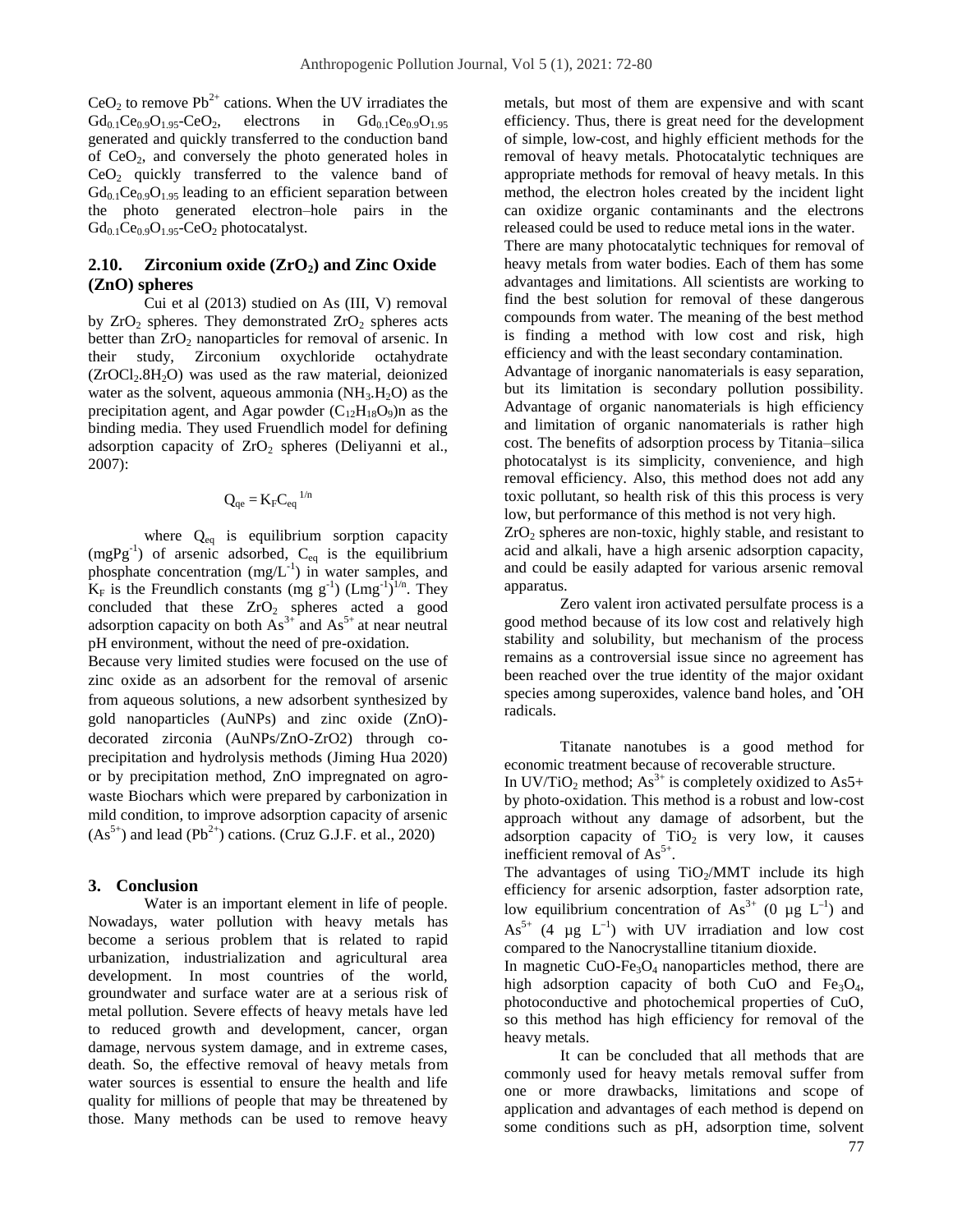type, heavy metal type and UV light, so we can't say that method is better than another.

#### **4. Conflict of interest**

The authors declare that they have no conflict of interest.

# **5. Additional Information and Declarations**

#### **Funding**

*I thank* to Research and Development Unit, National Iranian Copper Industry Co., Sarcheshmeh-Kerman.

### **Grant Disclosures**

Thanks to Iran Polymer and Petrochemical Institute (IPPI) and Science & Research Branch, Islamic Azad University of Tehran.

#### **Competing Interests**

The author declares there is no competing interests, regarding the publication of thismanuscript

### **References**

- Alka. S., Shahir SH., Ibrahim N., Ndejiko M.J., Vo, D.V.V., Manan F.A. (2020) Arsenic removal technologies and future trends: A mini review, Journal of Cleaner Production, Vol. 278, 123805.
- Andjelkovic, I. Stankovic, D. Jovic, M. Markovic, M. Krstic, J. Manojlovic, D. and Roglic, G. (2015). Microwave-hydrothermal synthesis of TiO2 and zirconium doped TiO2 adsorbents for removal of As (III) and As(V). Journal of Saudi Chemical Society 19, 429–435.
- Ayawannam, J. Teoh, W. Niratisairak, S and Sato, K. (2015). Gadolinia-modified ceria photocatalyst for removal of lead (II) ions from aqueous solutions. Materials Science in Semiconductor Processing 40, 136–139.
- Bichet C, Scheifler R, Coeurdassier M, Julliard R, Sorci G, Loiseau C. (2013). Urbanization, trace metal pollution, and malaria prevalence in the House Sparrow. PLoS One, 8(1):e53866. http://dx.doi.org/10.1371/journal.pone.005386 6.
- Byrne, C. Subramanian, G and Pillai, S. (2017). Recent Advances in Photocatalysis for Environmental Applications. Environmental chemical engineering: 1-60.
- Cumbal, L Sengupta, A.K. (2005). Arsenic removal using polymer-supported hydrated iron(III) oxide nanoparticles: role of donnan membrane Effect, Environ. Sci. Technol. 39, 6508–6515.
- [Chowdhury,](https://www.sciencedirect.com/science/article/pii/S0048969716313407#!) [S.](https://www.sciencedirect.com/science/article/pii/S0048969716313407#!) [Mazumder,](https://www.sciencedirect.com/science/article/pii/S0048969716313407#!) [J.](https://www.sciencedirect.com/science/article/pii/S0048969716313407#!) [Al-Attas,](https://www.sciencedirect.com/science/article/pii/S0048969716313407#!) [O](https://www.sciencedirect.com/science/article/pii/S0048969716313407#!) and [Husain, T.](https://www.sciencedirect.com/science/article/pii/S0048969716313407#!) (2016). Heavy metals in drinking water: Occurrences, implications, and future

In summary, more research needs to be done to find the best method with low treatment cost, at least operational complexity and high efficiency.

needs in developing countries. Science of the total environment, 569, 476-488.

- Choi, W. Yeo, J. Ryu, J. Tachikawa, T. Majima, T. (2010). Photocatalytic oxidation mechanism of As(III) on TiO2: unique role of As(III) as a charge recombinant species, Environ. Sci. Technol. 44, 9099–9104.
- Chen, J.H. Wang, Y.J. Zhou, D.M. Cui, Y.X. Wang, S.Q. Chen,Y.C. (2010). Adsorption and desorption of  $Cu(II)$ ,  $Zn(II)$ ,  $Pb(II)$ , and  $Cd(II)$ on the soils amended with nanoscale hydroxyapatite, Environ. Prog. Sustain. Energy 29, 233–241.
- Cruz, G.J.F, Mondal D., Rimaycuna K., Gomez M.M., Solis J.L., Lang J. (2020) Agrowaste derived Biochars impregnated with ZnO for removal of arsenic and lead in water, Journal of Environmental Chemical Engineering, Vol 8, Issues 3, 103800.
- Cui, H. Su, Y. Li, Q. Gao, S.H. Shang, J.K. (2013). Exceptional arsenic (III,V) removal performance of highly porous, nanostructured ZrO2 spheres for fixed bed reactors and the full-scale system modeling, water research, 47: 6258 -6268.
- Deliyanni, E.A., Peleka, E.N., Lazaridis, N.K., (2007). Comparative study of phosphates removal from aqueous solutions by nanocrystalline akaganeite and hybrid surfactant-akaganeite. Separation and Purification Technology 52 (3), 478-486.
- Esfandian N., Kahefi M., Mostafa M., Afsharnezhad S., Role of silica mid-layaer in thermal and chemical stability of hierarchical Fe304-SiO2- TiO2 nanoparticles for improving of lead adsorption: Kinetics, thermodynamic and deep XPS investigation, Materials Science and Engineering B, Vol B. 262, 114690.
- Fataei E., Monavari SM., Hasani A/, Mirbagheri A., Karbasi A., (2011) [Surface Water Quality](javascript:void(0))  [Assessment Using Multivariate Statistical](javascript:void(0))  [Techniques,](javascript:void(0)) Environmental sciences,8 (4), 137-146.
- Ferguson, M.A. Hering, J.G. (2006). TiO2 photocatalyzed As(III) oxidation in a fixedbed, flow-through reactor, Environ. Sci. Technol. 40, 4261–4267.
- Fostier, A.N., Pereira, M.D.S.S., Rath, S. Guimaraes, J.R. (2008). Arsenic removal from water employing heterogeneous photocatalysis with TiO2 immobilized in PET bottles. Chemosphere 72, 319–324.
- Ge, H., Juan D., (2020), Selective adsorption of Pb(II) and Hg(II) on melamine-grafted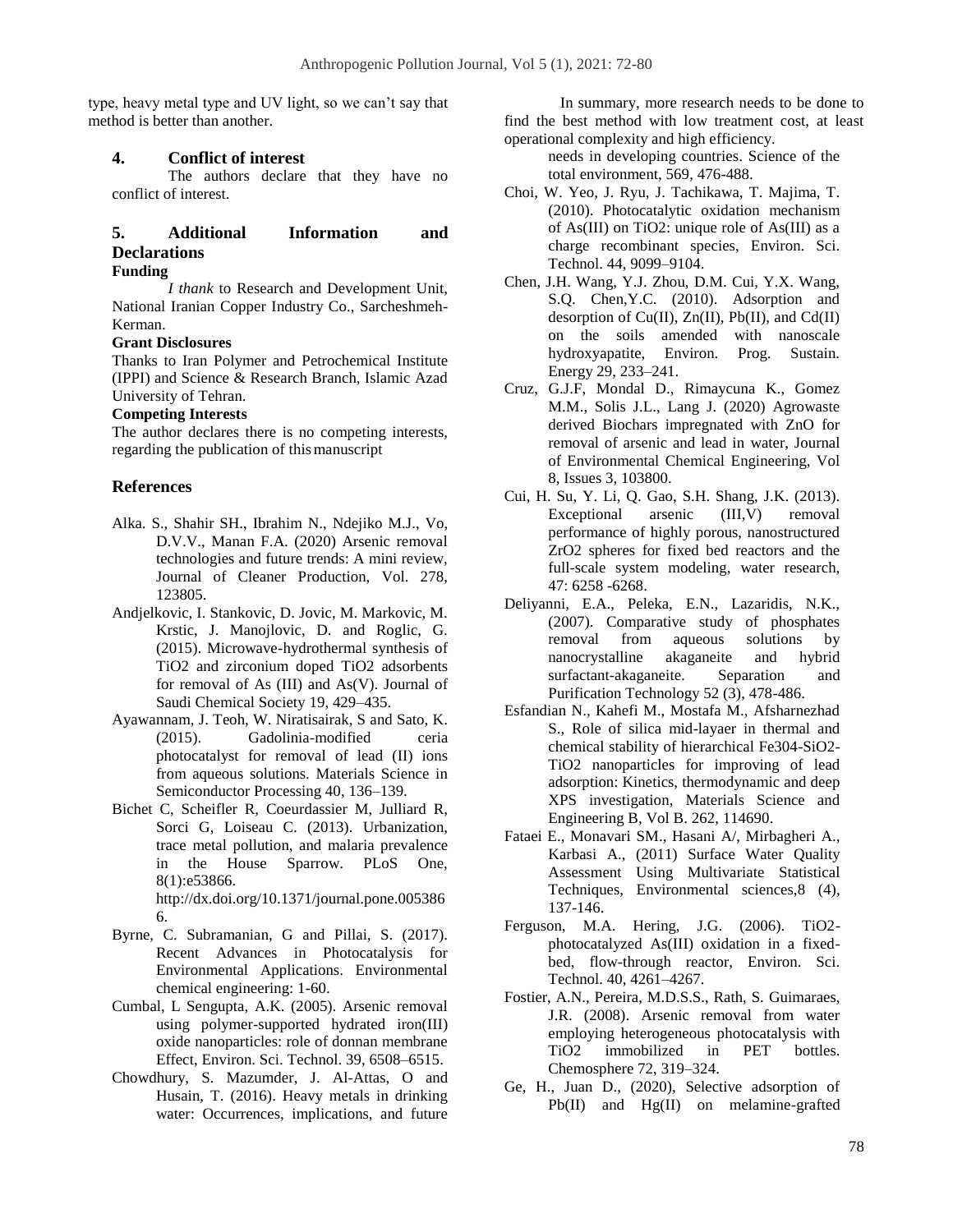chitosan, International Journal of Biological Macromolecules, Vol. 162. 1880-1887.

- Guan, X. Du, J. Meng, X. Sun, Y. Sun, B. Hu, Q. (2012). Application of titanium dioxide in arsenic removal from water: A review. Journal of Hazardous Materials, 215– 216: 1– 16.
- Harraz, F.A. Abdel-Salam, O.E. Mostafa, A.A. Mohamed, R.M. and Hanafy, M. (2013). Rapid synthesis of titania–silica nanoparticles photocatalyst by a modified sol–gel method for cyanide degradation and heavy metals removal. Journal of Alloys and Compounds 551, 1–7.
- He, Y., Wang Z., Wang H., Zeng G., Xu P., Huang D., Chen M., Song B., Qin H., Zhao Y., (2020) Metal-organic framework-derived nanomaterials in environment related field: Fundamental, properties and applications, Coordination Chemistry Rreviews, Vol 429, 213618.
- Hua Jinming (2020) Synthesis and characterization of gold nanoparticles (AuNPs) and ZnO decorated zirconia as a potential adsorbent for enhanced arsenic removal from aqueous solution, Journal of Molecular Structure, Vol 1228, 129842.
- Hussain, I. Li, M. Zhang, M. Huang, S.H. Hayat, W. Li, Y. Du, Y. and Liu, G. (2017). Efficient oxidation of arsenic in aqueous solution using zero valent iron activated persulfate process. Journal of Environmental Chemical Engineering 5, 3983–3990.
- Kapoor, Dh., Singh M.P. (2021) 10-Heavy metal contamination in water and its possible sources, Heavy Metals in the Environment, 179-189.
- Kardam, A. Raj, K.R. Arora, J.K. Srivastava, S. (2012). Artificial neural network modeling for biosorption of Pb(II) ions on nanocellulose fibers, Bionanoscience 2: 153–160.
- Kim, J. Moon, G.H. Kim, S. and Kim, J. (2015). Photocatalytic oxidation mechanism of arsenite on tungsten trioxide under visible light. Journal of Photochemistry and Photobiology A: Chemistry 311, 35–40.
- Klemm, D. Kramer, F. Moritz, S. Lindstrom, T. Ankerfors, M. Gray, D. Dorris, A. (2011). Nanocelluloses: a new family of nature-based materials, Angew. Chem. Inter. Ed. 50 (24), 5438–5466.
- Lee, H. Choi, W. (2002). Photocatalytic oxidation of arsenite in TiO2 suspension: kinetics and mechanisms, Environ. Sci. Technol. 36, 3872– 3878.
- Li, Y. Liu, J.R. Jia, S.Y. Guo, J.W. Zhuo, J. Na, P. (2012). TiO2 pillared montmorillonite as a

photoactive adsorbent of arsenic under UV irradiation. Chemical Engineering Journal 191, 66– 74.

- Li, Y. Cai, X. Guo, J. Na, P. (2014). UV-induced photoactive adsorption mechanism of arsenite by anataseTiO2with high surface hydroxyl group density. Colloids and Surfaces A: Physicochem. Eng. Aspects 462, 202–210.
- Litter, M.I. (2017). Last advances on TiO2 photocatalytic removal of chromium, uranium and arsenic. Current Opinion in Green and Sustainable Chemistry, 6:150–158
- Liu, P. Sehaqui, H. Tingaut, P. Wichser, A. Oksman, K. Mathew, A.P. (2014). Cellulose and chitin nanomaterials for capturing silver ions (Ag+) from water via surface adsorption, Cellulose 21, 449–461.
- Lu, F. Astruc, D. (2018). Nanomaterials for removal of toxic elements from water. Coordination Chemistry Reviews 356: 147–164.
- López-Mu˜noz , M.J. Arencibia, A. Segura, Y and Raez, J.M. (2016). Removal of As(III) from aqueous solutions through simultaneousphotocatalytic oxidation and adsorption by TiO2and zero-valent iron. Catalysis Today, 1-6.
- Majidnia, Z. Fulazzaky, M.A. (2016). Photoreduction of pb (II) ions from aqueous solution by titania polyvinylalcohol–alginate beads. 10, 44: 1-9.
- Majidnia Z , Idris A . (2015). Photocatalytic reduction of iodine in radioactive waste water using maghemite and titania nanoparticles in PVA-alginate beads. J Taiwan Inst Chem Eng 2015; 54:137–44.
- Mirghani M, Al-Mubaiyedh, U.A. Nasser, M.S. and Shawabkeh, R. (2015). Experimental study and modeling of photocatalytic reduction of Pb2+ by WO3/TiO2 nanoparticles. Separation and Purification Technology 141, 285–293.
- Mirzaei, M. Solgi, E. and Salmanmahiny, A. (2016). Evaluation of Surface Water Quality by NSFWQI Index and Pollution Risk Assessment, Using WRASTIC Index in (2015). Arch Hyg Sci, 5(4): 264-277.
- Murruni, L. Conde, F. Leyva, G and L. M.I. (2008). Photocatalytic reduction of Pb(II) over TiO2: New insights on the effect of different electron donors. Applied Catalysis B: Environmental 84, 563–569.
- Nie, X.T. Teh, Y.L. (2010). Titanate nanotubes as superior adsorbents for removal of lead(II) ions from water. Materials Chemistry and Physics 123, 494–497.
- Nouri Dodaran, P., Fataei, E., Khanizadeh, B., (2019) [Study on Photocatalytic and](javascript:void(0))